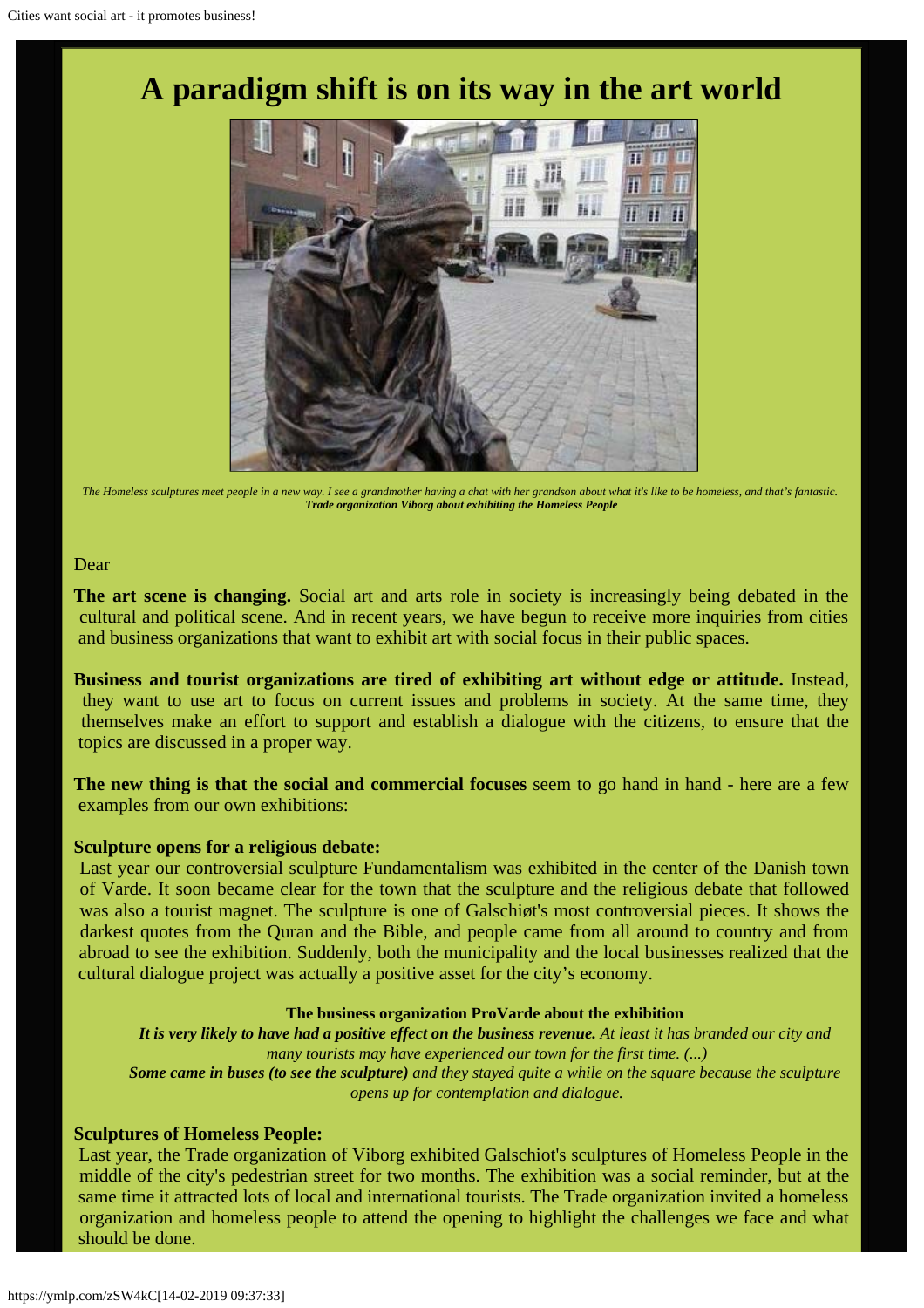## **The Trade organization of Viborg on the Homeless exhibition.**

*The shopkeepers were extremely excited about the exhibition. They could see people spend time at the exhibition instead of just passing by. The sculptures made people spend longer time in the city and all in all the entire exhibition helped us brand the city as a place worth spending a whole day, instead of a few hours.*

**The exhibitions are quite expensive,** but due to the huge success, it is becoming a yearly tradition for the trade organization to exhibit Galschiøt's controversial sculptures during the summer months.

**The trend is spreading:** There is a great demand for exhibiting Galschiøt's homeless sculptures. In the upcoming exhibition in the city of Kolding, the local business organization has already been in contact with the city's social administration, which will use the exhibition to focus on the exposed group.

**While art might be good for business it is worth keeping in mind that:**

- **Art is and must be more than a profitable business case!**
- **Art and culture is a language** that plays a far more fundamental role as a forming/educational factor.
- **Art is important for any society** as a mean to question and problematize the societal development!

**In the above cases it is a difficult balance between using the economic argument** to promote art, culture and social debate, while insisting on focusing on the intrinsic values that must also be the basis on which artists work if the arts are to really flourish.

**For too many years,** visual art with a clear societal critical attitude has been held out of the established galleries and museums - and this is reflected in public space. This is not just a loss for art but also for public debate.

We hope that the new trends will lead to a renaissance for artists and art with something (social and political) on their mind.

Lots of greetings

Lasse Markus Cand. Soc. – Art Philosopher at Gallery Galschiot

# **Other activities**

# **Fundamentalism exhibition**

**The Children of Abraham[/Fundamentalism](http://fundamentalism.dk/en/)** is exhibited in Denmark's second largest city, Aarhus from March to June. The sculpture shows the [600 darkest and brightest quotes](http://www.fundamentalism.dk/quotesearch/index.php?lang=GB) from the Bible, the Torah and the Quran.

**Now the city's schools**, libraries and cultural institutions will get involved in order to make a constructive debate about Judaism, Christianity and Islam, the religions' differences and (many) similarities and their dark and bright sides.

# **COP24-climate summit in Poland**

**In December 2018** we once again exhibit our climate sculptures. Galschiot has a long tradition for exhibiting just outside the official UN climate summits, and we already have an agreement with the Polish officials.

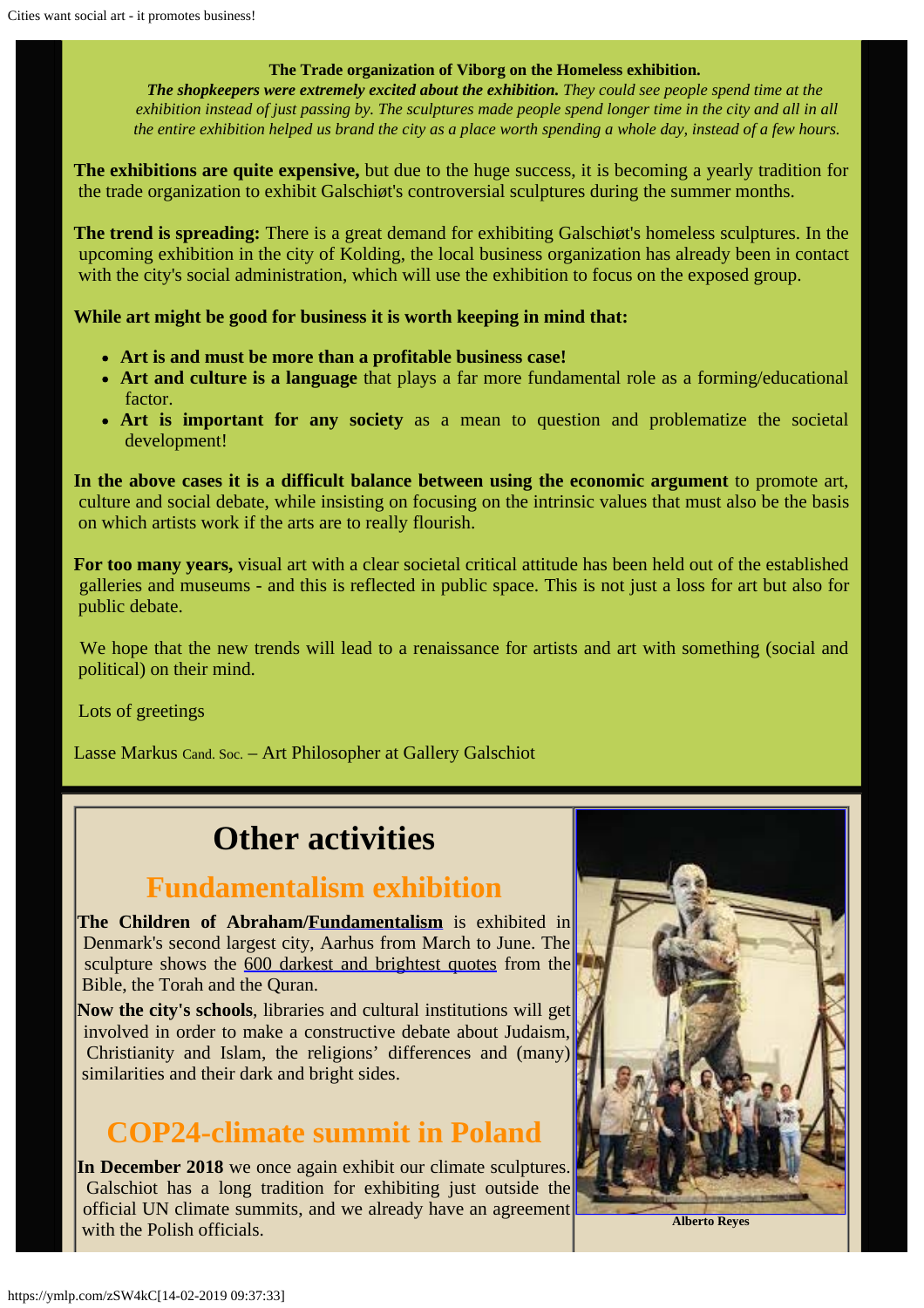**Climate art is often used by the press** to express some of the complicated issues in a single photo. Also, news reader are easily bored by photos of men in suits and conference rooms.

**In a way, media helps us communicate** the sculptural messages throughout the world.





**The Sculpture Fundamentalism**



# **This mail has been sent from Gallery Galschiøt**

**Galleri Galschiot** Banevænget 22 DK, 5270 Odense N

Ph. DK: (+45) 6618 4058 Fax:(+45) 6618 4158 E-mail: [aidoh@aidoh.dk](mailto:aidoh@aidoh.dk)

# **About Jens Galschiøt:**

# **General information about Galschiøt can be found at:**

[See Wikipedia:](http://en.wikipedia.org/wiki/Galschi%C3%B8t) [Portrait of the sculptors CV \(PDF\)](http://www.aidoh.dk/new-struct/About-Jens-Galschiot/CV.pdf) [Gallery Galschiot](http://www.gallerigalschiot.dk/index_en.html) [Galschot webside](http://www.galschiot.com/)

 **\*\*\*\*\*\*\*\*\*\*\*\*\*\*\*\*\*\*\*\*\*\*\*\*\*\*\*\*\*\***